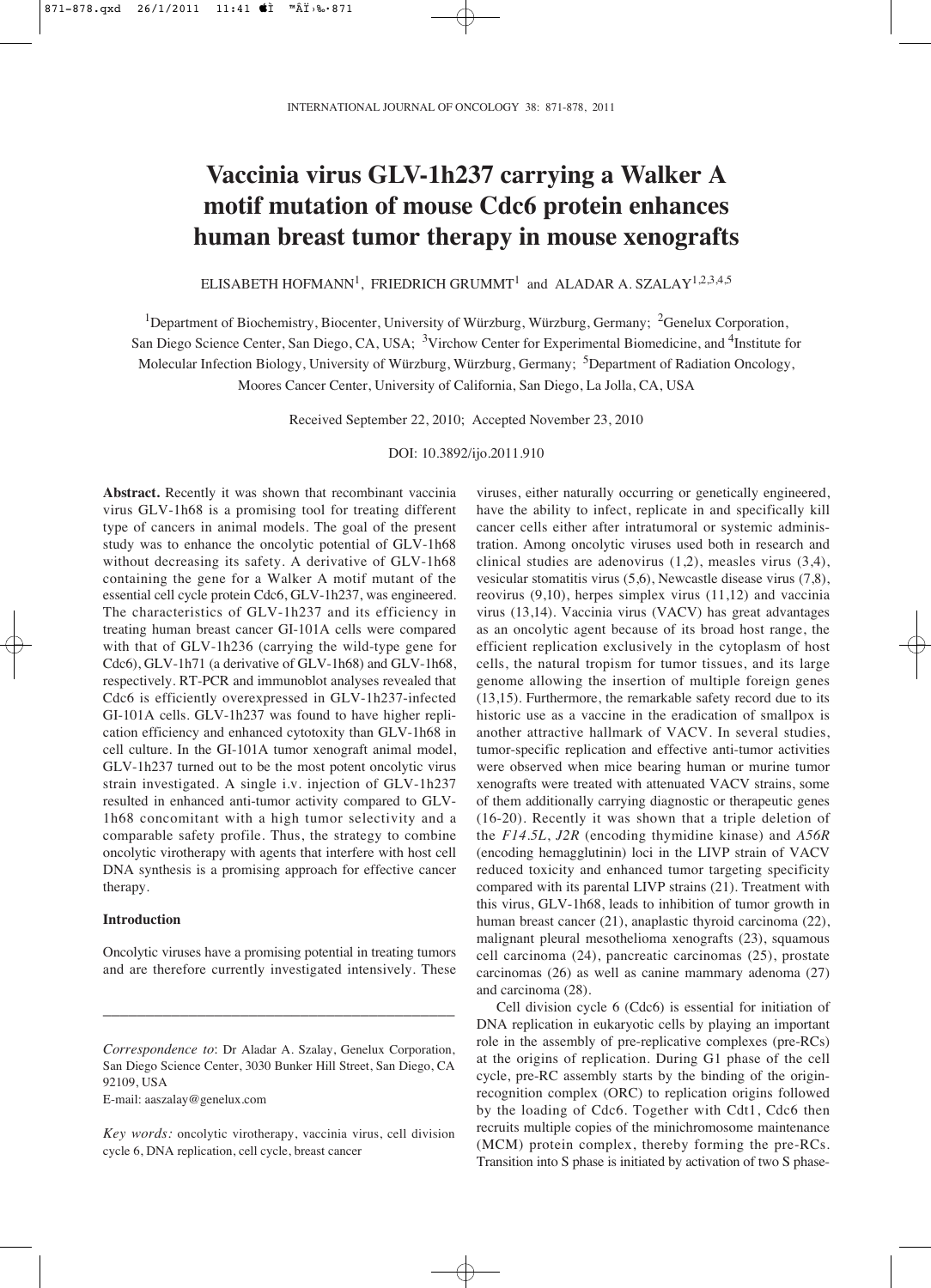| Gene      | Forward $(5'-3')$             | Reverse $(5'-3')$                 | Product size (bp) |
|-----------|-------------------------------|-----------------------------------|-------------------|
| mCdc6     | GTC AGG AGC CAG ACA GTC CT    | TGC CGT TCA GGA CAT GCT CTA TTT C | 430               |
| hCdc6     | ACGTCTGGGCGATGACAACC          | CTG GCA GGC AGC CGA TC            | 354               |
| lacZ      | GGC GAG TTG CGT GAC TAC C     | CAC GGC GTT AAA GTT GTT CTG CTT C | 419               |
| $β-actin$ | GGA GAA AAT CTG GCA CCA CAC C | CCA TCT CTT GCT CGA AGT CCA GG    | 437               |

Table I. Primer sequences.

specific protein kinases and is marked by the conversion of pre-RCs to initiation complexes (29,30).

Cdc6 is a member of the AAA+ family, i.e. ATPases associated with various cellular activities (30,31). Like other members of this family, Cdc6 contains an NTP binding site consisting of conserved Walker A (GXXGXGKT) and Walker B (DEXD) motifs suggesting that ATP binding and hydrolysis regulate Cdc6 activity. The Walker A motif contains an invariant lysine residue and is essential for phosphate binding of ATP, whereas the acidic residues within the Walker B motif coordinate a magnesium ion and are crucial for ATP hydrolysis (32-34). Mutations in the Walker A motifs of yeast (35,36), mammalian (37,38) and *Xenopus* Cdc6 (39) led to failures in the assembly of pre-RCs and, as a consequence therefore, initiation of DNA replication is impaired in these cells.

It has been reported that levels of replication proteins like Cdc6, Cdt1 or MCM proteins are upregulated in different types of cancer compared to their normal counterparts (40-44) and therefore it has been suggested that they might serve as tumor diagnostic markers. Despite the use as a biomarker in cancer diagnostics, the overexpression of replication proteins in tumors also provides a promising opportunity in cancer therapy by creating agents that specifically target replication proteins.

The goal of the present study was to further enhance the promising anti-tumor activity of GLV-1h68 without decreasing its safety. Our idea was to generate a new recombinant VACV, starting from a derivative of GLV-1h68, overexpressing the essential cell cycle protein Cdc6 containing a mutated Walker A motif. The capability of the resulting virus, GLV-1h237, to infect, lyse and replicate in cell cultures of human breast cancer cells and to treat human GI-101A breast tumor xenografts in live animals was investigated. Our results suggest that GLV-1h237 has a stronger therapeutic potential against human breast cancer in nude mice concomitant with unchanged safety profile compared to the previously described GLV-1h68 (21).

## **Materials and methods**

*Cell lines.* African green monkey kidney fibroblasts (CV-1; ATCC number CCL-70) were cultured in growth medium consisting of DMEM with 10% fetal bovine serum (FBS; PAA, Pasching, Austria) and antibiotic solution (100 U/ml penicillin G/100 U/ml streptomycin; PAA) at 37˚C under 5%  $CO<sub>2</sub>$ . The GI-101A cell line (21) was maintained in RMPI-1640 (PAA) supplemented with 20% FBS, 10 mM HEPES, antibiotic solution (all from PAA), 1 mM sodium pyruvate, 5 ng/ml ß-estradiol and 5 ng/ml progesterone (all from Sigma-Aldrich, Steinheim, Germany) at  $37^{\circ}$ C and  $5\%$  CO<sub>2</sub>.

*Cloning and generation of vaccinia viruses expressing wildtype and mutant Cdc6*. MmCdc6 cDNA was obtained from F. Grummt's laboratory. The conserved lysine residue 237 within the Walker A motif of MmCdc6 was replaced by glutamate using site-directed mutagenesis (cdc6-K237Eforw: 5'-GCTCCTGGGACTGGAGAAACTGCCTGTTTAA GCCG-3'; cdc6-K237E-rev: 5'-CGGCTTAAACAGGCAGT TTCTCCAGTCCCAGGAGC-3') (45). Wild-type and mutant cDNAs were cloned into transfer plasmids containing flanking regions of the VACV *A56R* locus. To generate recombinant VACV, CV-1 cells were infected with  $1x10<sup>5</sup>$  pfu (plaqueforming units)/ml of a derivative (GLV1h73) of previously described GLV1h68 (21). In contrast to GLV1h68, GLV1h73 has no gene insertions in the deleted *F14.5L* and *A56R* loci. After one hour, cells were transfected with transfer vectors using FuGENE 6 transfection reagent (Roche Applied Science, Mannheim, Germany). Recombinant VACV expressing wildtype or mutant Cdc6 were purified by five consecutive rounds of plaque purification in the presence of selective drugs. Virus stocks were prepared on CV-1 cells and further purified by sucrose gradient centrifugation. Viral titers were determined by plaque assays on CV-1 cells.

*RT-PCR analyses.* At indicated time points total RNA from uninfected and VACV-infected GI-101A cells (MOI 0.5) was prepared using the RNeasy mini kit and the RNase-free DNase set (both from Qiagen, Hilden, Germany) following the manufacturer's instructions. An additional DNase digest was performed with the DNA-free reagent (Ambion, Austin, TX, USA). cDNA synthesis was performed with the Revert Aid First Strand cDNA synthesis kit (Fermentas, St. Leon-Rot, Germany) in a total volume of 20  $\mu$ l using 1  $\mu$ g of each RNA sample and  $oligo(dT)_{18}$  primers according to the protocol provided. Each cDNA sample  $(1.5 \mu l)$  was amplified using Taq DNA polymerase (Fermentas) and primers listed above (Table I). PCR conditions were 2 min at 95˚C, followed by 30 cycles of 30 sec at 95˚C, 30 sec at 53˚C, 1 min at 72˚C, and finally 7 min at 72˚C.

*Immunoblot analyses.* Protein extracts from GI-101A cells were prepared by the following method: cells were infected at MOI 0.5 or left uninfected. At the time points indicated, cells were washed twice with ice-cold PBS (PAA). Proteins were isolated by scraping cells directly into lysis buffer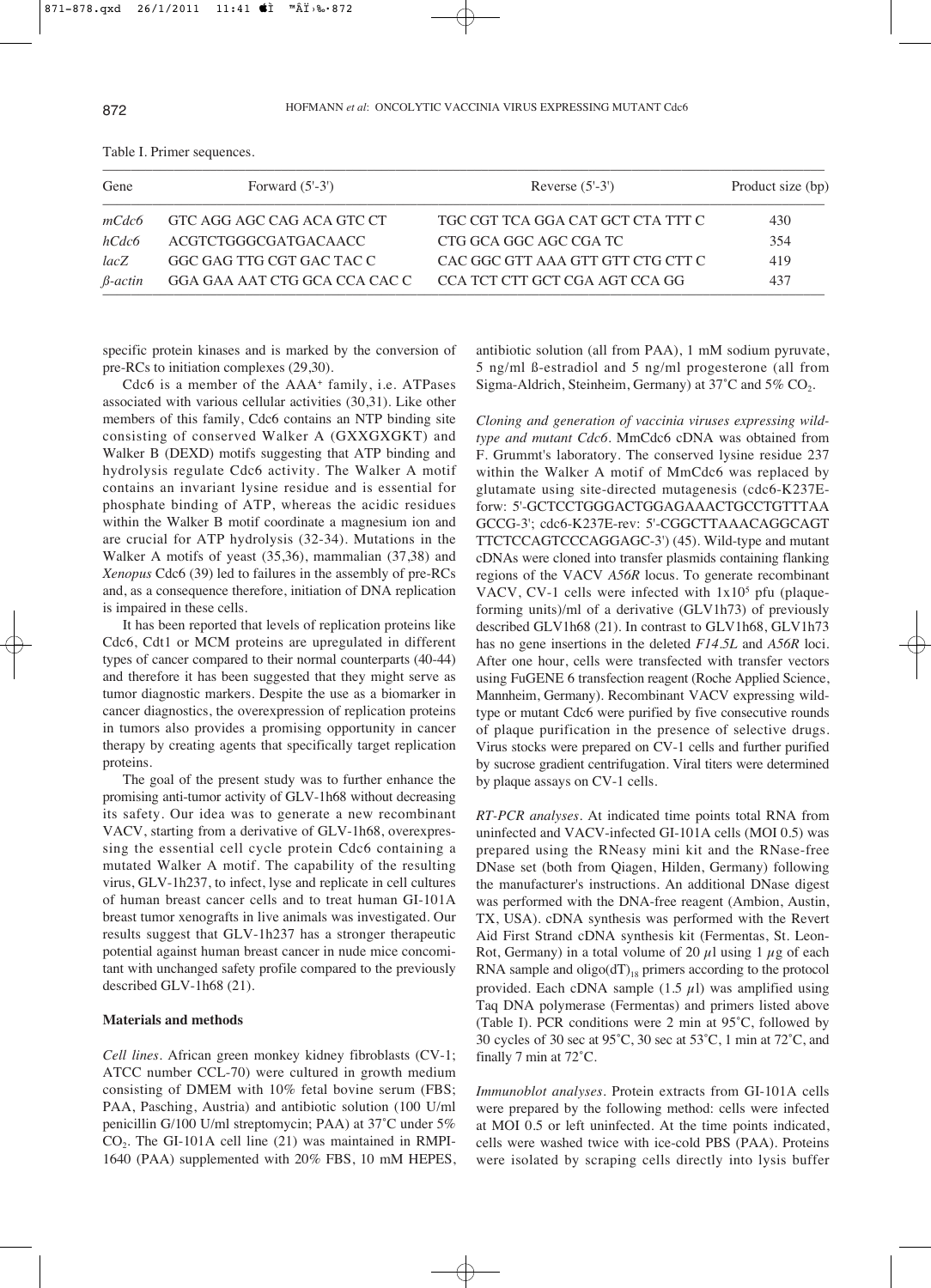(15 mM NaCl, 1 mM EDTA, 10 mM HEPES, pH 7.4, 1.5 mM DTT, 0.1% NP-40, protease inhibitors) and passing detached cells through a 20-gauge (0.9 mm) needle attached to a syringe for 30 times. After two centrifugation steps (10.000 rpm, 4˚C) protein concentrations were determined by Bradford colorimetry. Equal amounts  $(20 \mu g)$  of protein were subjected to SDS-PAGE and transferred onto nitrocellulose membranes (Schleicher & Schuell, Dassel, Germany). Membranes were probed with primary antibodies followed by corresponding secondary antibodies conjugated with horseradish peroxidase and detected by the ECL system (Amersham Biosciences). The following antibodies were used: anti-Cdc6 (CC30, Calbiochem), anti-ß-galactosidase (A-11132, Molecular Probes) and anti-ß-actin (ab6276, Abcam).

*Viral replication assay.* For the viral replication assay, GI-101A cells grown in 24-well plates were infected with VACV at MOI 0.1 in infection medium (RMPI-1640 containing 2% FBS and supplements). After one hour of incubation at 37˚C with gentle agitation every 20 min, virus inoculi were removed and replaced by fresh infection medium. After 4, 12, 24, 48 or 72 h, cells and supernatants were harvested. Following three freeze-thaw cycles, serial dilutions of the lysates were titered by standard plaque assays on CV-1 cells. All samples were measured in triplicate.

*MTT assay.* For quantitation of virus cytotoxity, VACVinfected and uninfected GI-101A cells in 24-well plates  $(4x10<sup>4</sup>$  cells/well in triplicate) were analyzed using 3- $(4,5$ dimethylthiazol-2-yl)-2,5-diphenyltetrazolium bromide (MTT) assay. Cells were infected with VACV at MOI 0.5 or mock-infected with infection medium (RMPI-1640 containing 2% FBS and supplements). After one hour of incubation, virus inoculi were removed by aspiration and fresh medium was added. After 24, 48 and 72 h, respectively, media were removed and 500  $\mu$ l MTT (2.5 mg/ml) solution in RMPI without phenol red was added for 4 h at  $37^{\circ}$ C and  $5\%$  CO<sub>2</sub>. MTT solution was then removed and 400  $\mu$ l of 1N HCl in isopropanol was added. Each sample (3x100  $\mu$ 1) was transferred to a 96-well plate and absorbance was measured at 570 nm with a reference wavelength of 650 nm in a Sunrise Microplate reader (Tecan, Austria). The percentage of cell survival was calculated using the following formula: % cell survival = (absorbance value of infected cells/absorbance value of uninfected control cells) x 100%.

*Animal model and treatment.* All animal experiments were approved by the government of Unterfranken and conducted according to the German animal protection guidelines. Tumors were generated by implanting 5x106 GI-101A cells [in 100  $\mu$ ] PBS (PAA)] subcutaneously into the right flank of 6-8-week-old female nude mice (NCI/Hsd/Athymic Nude-*Foxn1*nu, Harlan Winkelmann GmbH, Borchen, Germany). Tumor volume was measured in two dimensions using a digital caliper and calculated with the following formula: [(length x width<sup>2</sup>) x 0.52]. When tumors reached 300-500 mm<sup>3</sup>, mice were infected via tail vein with 5x106 pfu of VACV (in 100  $\mu$ 1 PBS) or PBS as control and tumor growth was monitored weekly.

To assess viral distribution, GI-101A tumor-bearing mice were infected via tail vein with  $5x10^6$  pfu of VACV (in 100  $\mu$ l PBS). Ten days after infection, mice were sacrificed. Tumors and organs were prepared and homogenized using FastPrep™ FP120 (Thermo Electron Corporation, Langenselbold, Germany). After three freeze-thaw cycles, viral titers in homogenates were determined by standard plaque assays on CV-1 cells. All samples were measured in duplicate.

### **Results**

*Construction of recombinant VACV expressing wild-type and mutant murine Cdc6 genes.* In previous studies it was shown that a recombinant VACV, GLV-1h68, leads to inhibition of tumor growth in different types of human cancers as well as canine mammary cancer (21-28). In this study we wanted to improve the anti-tumor potency of this virus by constructing a derivative which carries a gene for a Walker A motif mutant (K237E) of Cdc6. We expected that delivering a mutated essential cell cycle protein directly into tumors would lead to impaired tumor cell DNA replication and therefore enhanced anti-tumor effects of VACV.

Cdc6 DNA, amplified from plasmids containing wildtype or the K237E mutant of Cdc6, was cloned into VACV *A56R* transfer plasmids under control of a VACV synthetic strong early promoter (PSSE). Transfer vectors were sequenced to ascertain the presence of Cdc6 genes and promoters and to verify the K237E mutation in the mutant Cdc6 transfer plasmid (data not shown). Recombinant VACV were then generated as described in the Materials and methods section. Purified viruses were again sequenced to assure that no additional mutations developed during the procedure (data not shown). A schematic illustration of newly generated recombinant vaccinia viruses, GLV-1h236 and GLV-1h237, is shown in Fig. 1. Wild-type or mutant Cdc6 cDNA under control of the PSSE promoter were inserted into the *A56R* locus of VACV. These viruses also contain a LacZ expression cassette in the *J2R* locus as well as a functional deletion, i.e. an insertion of a short non-sense sequence, of the *F14.5L* locus. Since TFR cDNA is inserted in reverse orientation to the promoter it is not expressed. As control viruses served previously described GLV-1h68 (21) and a derivative thereof, GLV-1h71. The latter one was chosen because GLV-1h71, like the newly generated VACV recombinants, contains two gene expression cassettes in the *J2R* and *A56R* locus and deletion of the *F14.5L* locus, respectively.

*Recombinant VACV encoding wild-type or mutant Cdc6 overexpress Cdc6 in GI101A cells.* In a first set of experiments, we studied the expression of Cdc6 and marker gene *lacZ* in VACV-infected human breast cancer GI101A cells by RT-PCR and immunoblot analyses. Therefore, GI101A cells were infected with GLV-1h236 or GLV-1h237 at multiplicity of infection (MOI) of 0.5 and total RNA was isolated at indicated time points. Kinetics of Cdc6 mRNA expression was then analyzed by RT-PCR using murine Cdc6-specific primer pairs. Induction of Cdc6 mRNA synthesis was observed as soon as one hour after infection in both GLV-1h236- and GLV-1h237-infected cells (Fig. 2A). This was expected since Cdc6 constructs are under control of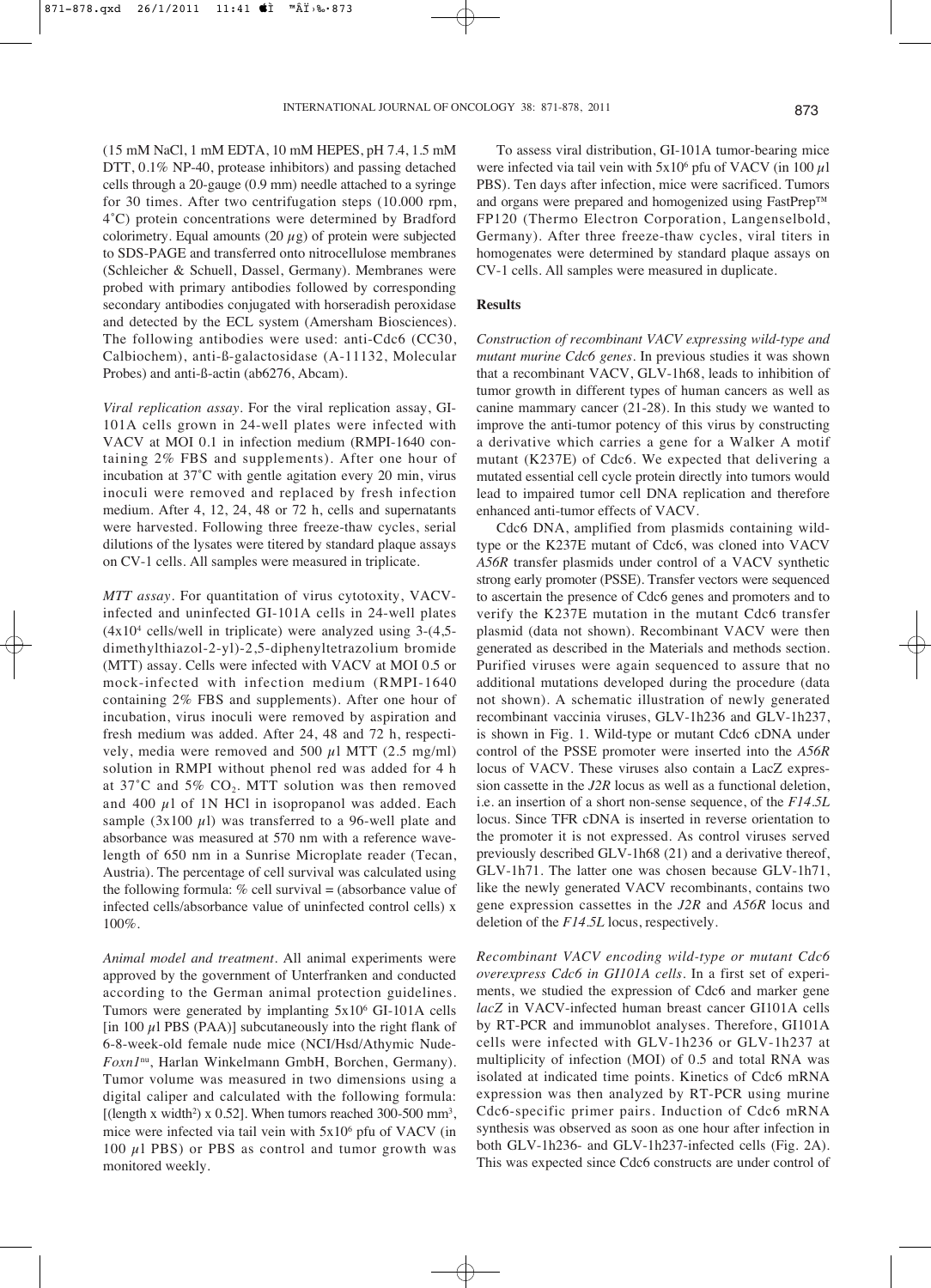

Figure 1. Schematic illustration of VACV used in this study. Genes for murine wild-type and mutant Cdc6 were inserted in the *A56R* locus of a derivative of previously described VACV GLV-1h68 (21) in which the marker genes RUC-GFP and GusA in the *F14.5L* and *A56R* loci, respectively, had been removed. GLV1h71 as well as GLV-1h68 served as control viruses. *PE/L*, VACV synthetic early/late promoter; *P7.5*, VACV early/late promoter; *PSSE*, VACV synthetic strong early promoter; *P11*, VACV late P11 promoter.



Figure 2. Cdc6 overexpression in GLV-1h236- and GLV-1h237-infected GI-101A cells. (A) Total RNA was isolated at indicated time points from GI-101A cells infected with GLV-1h236, GLV-1h237 and GLV-1h71 (MOI 0.5) and cDNA synthesis was performed. PCRs were carried out with indicated primer pairs. (B) Proteins were extracted at indicated time points from GI-101A cells infected with GLV-1h236 and GLV-1h237 (MOI 0.5). Expression of indicated proteins was determined by immunoblotting. Molecular size markers (kDa) are shown on the left. C, uninfected control; *hpi*, hours post infection; *mCdc6*, murine Cdc6-specific primer pairs; *hCdc6*, human Cdc6-specific primer pairs.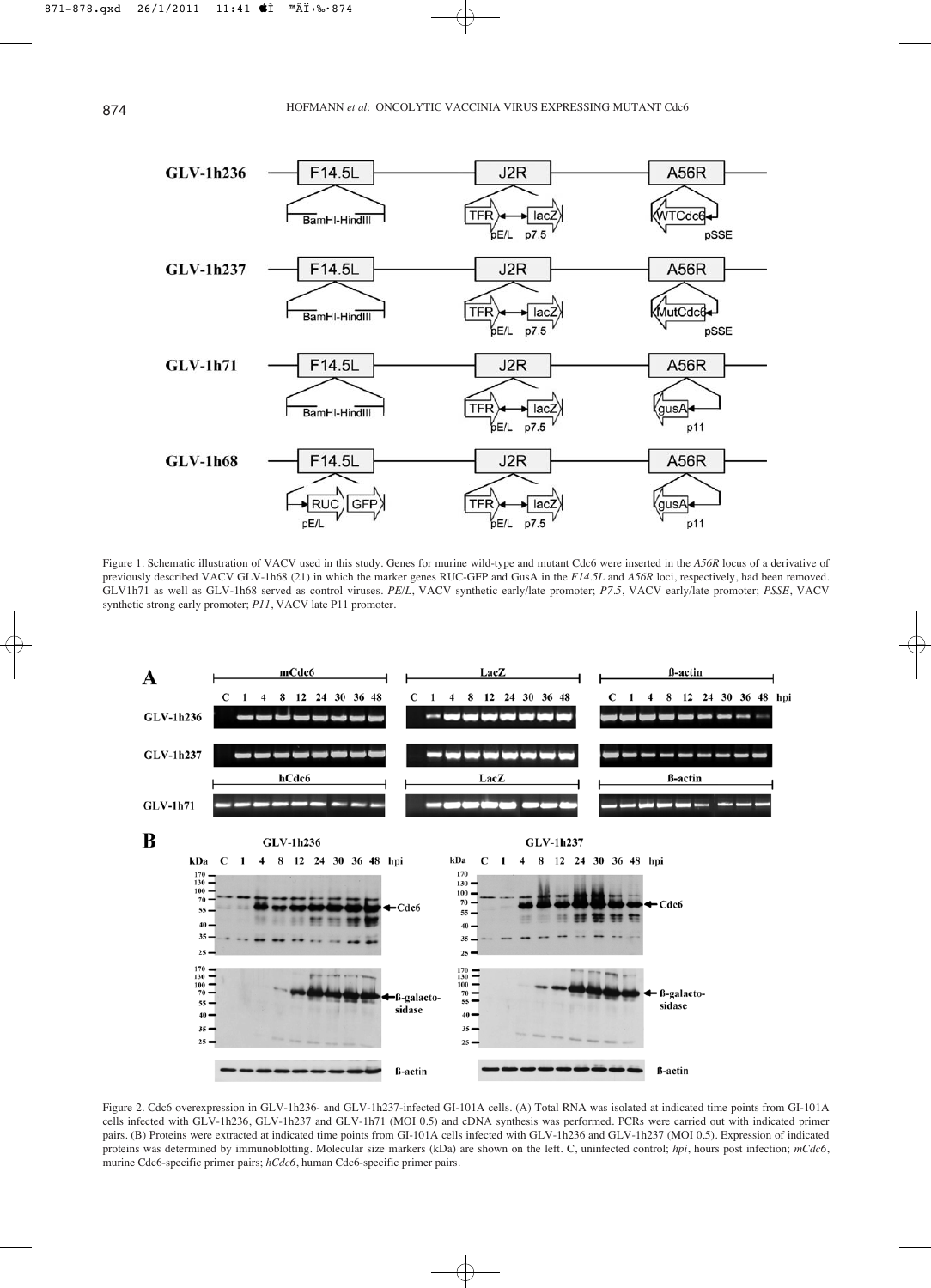

Figure 3. New recombinant VACV efficiently replicate in and lyse human breast cancer GI-101A cells. (A) Replication of different VACV in GI-101A cells infected with MOI 0.1. Cells and supernatants were harvested over time and viral titers were determined as pfu/well in triplicate by standard plaque assays on CV-1 cells. Average plus standard deviation are plotted. (B) Viability of GI-101A cells upon VACV infection. Tumor cells were infected with VACV (MOI 0.5) or left uninfected and viable cells were determined using 3-(4,5-dimethylthiazol-2-yl)-2,5-diphenyltetrazolium bromide (MTT) assay. The cell survival compared to untreated cells (in %) is shown.

a synthetic strong early VACV promoter and early VACV gene expression is known to start within minutes after infection (46). During the infection course, levels of Cdc6 mRNA increased. Expression of marker gene *lacZ*, under control of an early/late VACV promoter, was also detectable 1 hpi. Transcript levels of ß-actin were used as control. To exclude the possibility that the increase of Cdc6 mRNA levels is due to VACV infection *per se*, synthesis of endogenous Cdc6 mRNA in GLV-1h71-infected cells was analyzed by primer pairs annealing to human Cdc6. As shown in Fig. 2A (lower row), VACV infection has no enhancing effect on endogenous Cdc6 mRNA synthesis. Thus, elevated Cdc6 mRNA levels observed in GLV-1h236- and GLV-1h237-infected cells derive from virus-encoded overexpression.

Cdc6 expression was further confirmed by immunoblot analyses. Proteins were extracted at different time points from GLV-1h236- or GLV-1h237-infected cells (MOI 0.5), separated by SDS-PAGE and immunoblotted for Cdc6 and ß-galactosidase. Membranes were probed with anti-ß-actin as loading control. In GLV-1h236- and GLV-1h237-infected cells, Cdc6 protein overexpression was detectable at 4 hpi. Expression of the marker protein ß-galactosidase could be

observed from 8 hpi on. Thus, by RT-PCR and immunoblot analyses it was shown that in GI-101A cells infected with the newly generated VACV recombinants, GLV-1h236 and GLV-1h237, virus-encoded Cdc6 is overexpressed.

*Replication and oncolytic effects of GLV-1h236 and GLV-1h237 in cell culture.* To determine whether inserted wildtype or mutant Cdc6 genes influence viral proliferation, we quantified production of infectious viral particles over time following infection. For that, GI-101A cells were infected with different VACV at a MOI of 0.1 and total virus yield was determined in lysed cells and supernatants by titering on CV-1 cells. All investigated viruses showed comparable replication kinetics with a 3-log increase in viral titers from 4 to 72 hpi (Fig. 3A). However, if replication multiples are compared (72 hpi versus 4 hpi), GLV-1h236 and GLV-1h237 replicate stronger (3396 resp. 2089) than GLV-1h71 or GLV-1h68 (1680 resp. 1317). Furthermore, after 72 h higher amounts of viral particles were found in supernatants of GLV-1h236- and GLV-1h237-infected cells (55.78% resp. 45.81%; i.e. 44.22% resp. 55.19% were intracellular or cellassociated) than in supernatants of GLV-1h71- or GLV-1h68 infected cells (35.05% resp. 34.55%; i.e. 64.95% resp. 65.45% intracellular or cell-associated) suggesting that GLV-1h236 and GLV-1h237 lyse GI-101A cells more efficiently.

In order to investigate the cytotoxic effects of the viruses more directly, MTT assays were performed. GI-101A cells were infected with VACV (MOI 0.5) or left uninfected and relative cell survival was determined at indicated time points as described in the Materials and methods section. Cell viability was markedly decreased after infection of GI-101A cells with VACV (Fig. 3B). After 72 h, infection with GLV-1h236 or GLV-1h237 resulted in  $57\pm11\%$  and  $57\pm13\%$  cell survival in contrast to  $\sim$ 77 $\pm$ 17% and 77 $\pm$ 12% cell survival after infection with GLV-1h71 or GLV-1h68. Thus, GLV-1h236 and GLV-1h237 have a stronger oncolytic effect on GI-101A cells compared to control viruses. Together, the higher replication efficiency and the enhanced cytotoxicity of GLV-1h236 and GLV-1h237 on GI-101A cells suggest that these viruses also might have a greater therapeutic potency for treating GI-101A tumors in a mouse model.

*GLV-1h237 efficiently colonizes GI-101A tumors in mice*. To investigate biodistribution of systemically injected VACV, homogenates of tumors and organs from intravenously injected  $(5x10<sup>6</sup>$  pfu) GI-101A tumor-bearing nude mice  $(n=4)$  were titered on CV-1 cells 10 days after injection. All investigated VACV localized primarily to the tumors and were either not detectable or found at notably lower titers in normal tissues (Table II). GLV-1h236-infected tumors displayed the highest viral load, on average  $1.5x10<sup>8</sup> \pm 9.48x10<sup>7</sup>$  pfu/g tumor tissue, followed by GLV-1h71-, GLV-1h237- and GLV-1h68 infected tumors, which showed titers of  $5.66x10^{7} \pm 1.48x10^{7}$ ,  $3.36x10^{7} \pm 3.49x10^{6}$  and  $1.24x10^{7} \pm 9.19x10^{6}$  pfu/g, respectively. GLV-1h236 and GLV-1h71 were more infective to normal tissues, since these viruses were found at higher titers than GLV-1h237 and GLV1h68 in spleens and lungs. However, the newly generated VACV, GLV-1h237, has comparable safety profiles and tumor selectivity as previously described GLV-1h68.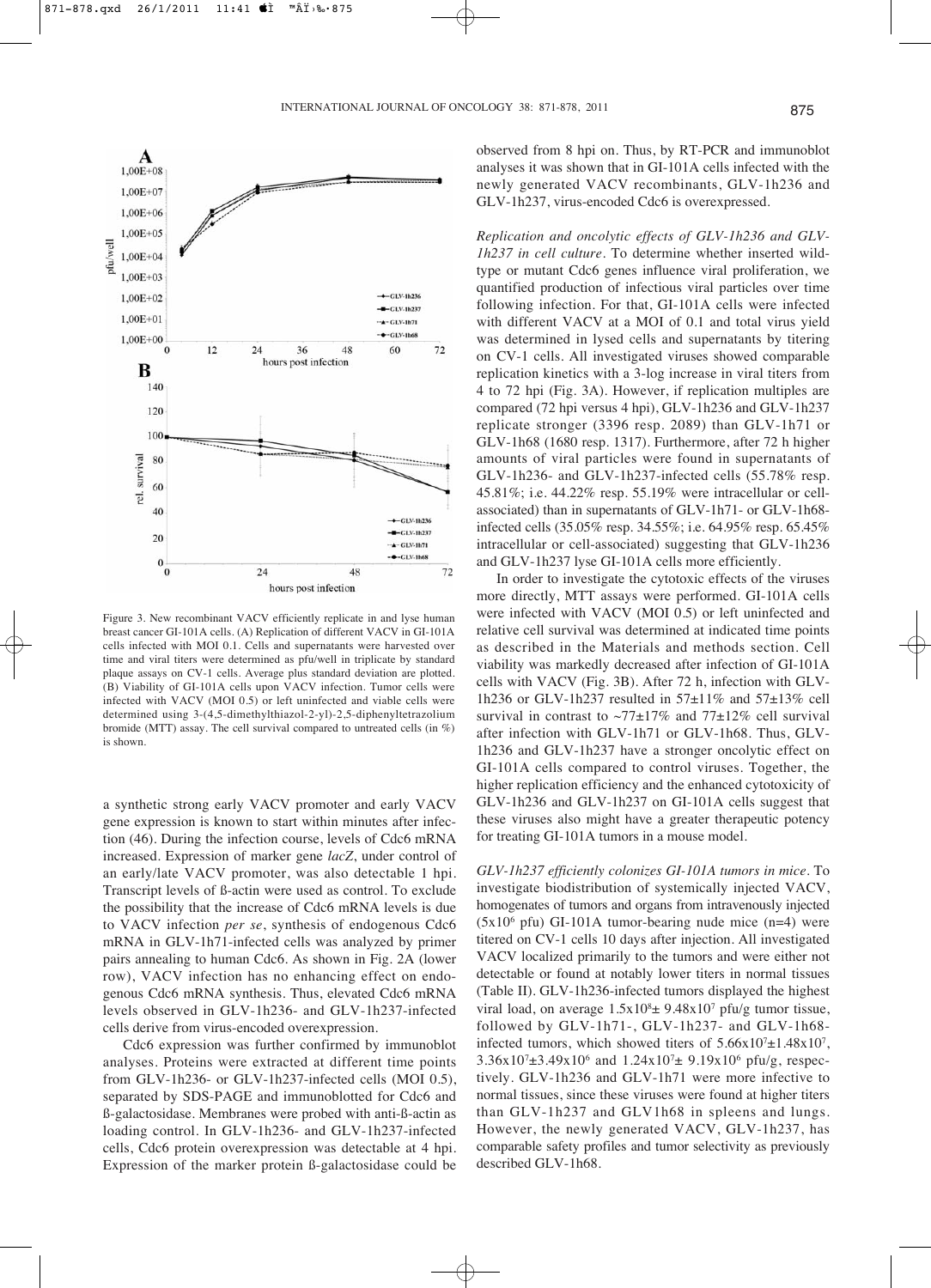|             |                                         | Mean pfu/g tissue or organ    |                                             |
|-------------|-----------------------------------------|-------------------------------|---------------------------------------------|
|             | Tumor                                   | Spleen                        | Lungs                                       |
| $GLV-1h236$ | $1.50 \times 10^8 \pm 9.48 \times 10^7$ | $2.00x10^{2} \pm 1.94x10^{2}$ | $2.65x10^{3} \pm 1.92x10^{3}$               |
| $GLV-1h237$ | $3.36x10^{7} \pm 3.49x10^{6}$           | $62.7+95.1$                   | $8.11x10^2+9.81x10^2$                       |
| $GLV-1h71$  | $5.66x10^{7} \pm 1.48x10^{7}$           | $71.9 \pm 88.6$               | $1.54 \times 10^{3} \pm 1.09 \times 10^{3}$ |
| $GLV-1h68$  | $1.24x10^{7} \pm 9.19x10^{6}$           | $65.9 \pm 86.7$               | $1.76x10^{2} \pm 1.84x10^{2}$               |

Table II. Tumor selectivity of VACV *in vivo*.

GI-101A tumor-bearing nude mice (n=4) were infected with  $5x10^6$  pfu of VACV. Ten days after infection, tumors and organs were harvested and viral titers were determined by standard plaque assays on CV-1 cells. Results are shown as mean pfu/g tissue or organ. –––––––––––––––––––––––––––––––––––––––––––––––––––––––––––––––––––––––––––––––––––––––––––––––––––––



Figure 4. Regression of GI-101A xenografts after VACV infection. (A) Female nude mice bearing GI-101A tumors (300-500 mm<sup>3</sup>; n=10) were infected via tail vein with 5x106 pfu of indicated VACV or PBS as control. Average tumor volume per week is shown. A two-tailed Student's t-test was used for statistical analysis. P<0.05 were considered statistically significant. (B) Diagram displaying median tumor volumes 42 days after infection expressed as a percentage of tumor volumes at time of infection (initial volume).

*Enhanced therapeutic effect of GLV-1h237 on GI-101A tumors in nude mice.* To investigate whether GLV-1h237 has an enhanced anti-tumor activity as formerly applied GLV-1h68, nude mice bearing GI-101A xenografts were treated with different VACV. Mice were implanted with 5x10<sup>6</sup> GI-

101A cells into the right flank and tumors were allowed to develop to volumes of 300-500 mm<sup>3</sup> before  $5x10^6$  pfu of individual VACV or PBS as control were administered via tail vein injection. Tumor growth was then monitored weekly for 42 days. Fig. 4A shows the kinetics of tumor regression after treatment of nude mice with VACV. Control mice injected with PBS showed exponential tumor growth. In marked contrast, infection of mice with VACV led to tumor regression, which was significant in the GLV-1h236-, GLV-1h237- and GLV-1h71-treated groups. Volumes of infected tumors peaked at 21 to 28 days followed by tumor regression in all treatment groups. Fig. 4B shows tumor volumes after 42 days normalized to the day of virus injection. Control tumors had a volume of  $601\pm324\%$  compared to the beginning of the experiment. Strikingly, treatment of GI-101A tumors with GLV-1h237 led to the most prominent anti-tumor response resulting in 221±119% of the initial tumor volume. The anti-tumor effects of GLV-1h236 (308±166%) and  $GLV-1h71$  (237 $\pm$ 170%) were slightly better than that of GLV-1h68 (337±119%). These *in vivo* experiments clearly demonstrated that GLV-1h237 displayed a similar tumor selectivity and safety profile concomitant with an enhanced anti-tumor activity compared to GLV-1h68. Therefore, GLV-1h237 might be useful as a novel therapeutic agent for the treatment of cancers.

## **Discussion**

Oncolytic virotherapy has great potential in the treatment of cancer since the active agent, i.e. the virus, is amplificated preferentially within the tumor but not in normal tissues. By genetically engineering oncolytic viruses, additional diagnostic or therapeutic tools can be delivered directly into tumors. Recently it was reported that a newly constructed recombinant VACV, GLV-1h68, shows an enhanced tumor-targeting specificity and a greatly reduced toxicity compared with its parental strain LIVP (21). A single i.v. injection of GLV-1h68 led to tumor regression of subcutaneous GI-101A human breast cancer xenografts. Furthermore, GLV-1h68 was used to successfully treat different types of human cancers as well as canine mammary cancers (22-28). In the present study we intended to further enhance the promising antitumor potential of GLV-1h68 without decreasing its safety. Since replication proteins such as Cdc6, Cdt1 or MCM are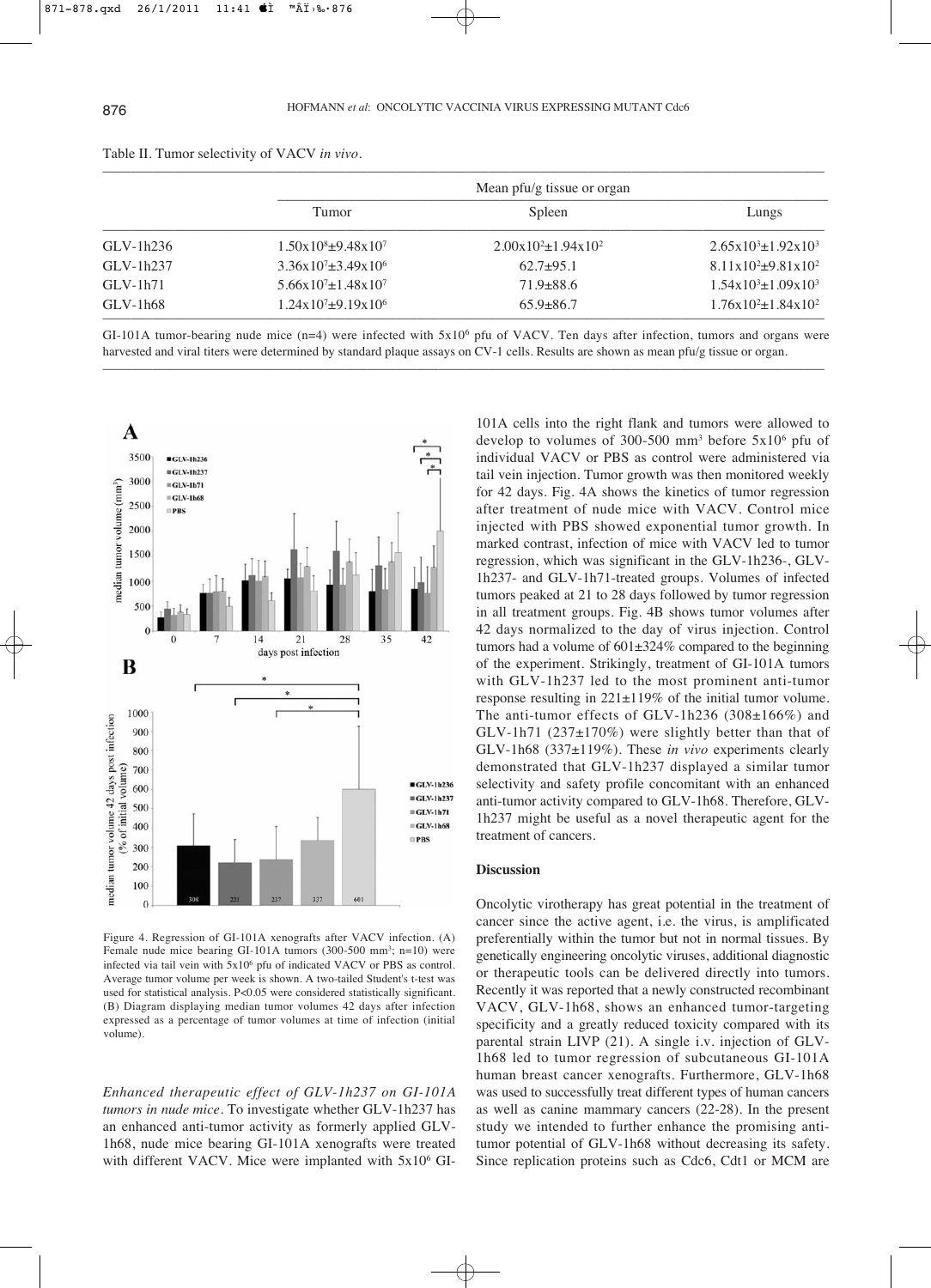known to be often overexpressed in cancer cells (40-44), we thought to arm VACV with a mutated replication protein with the aim to interfere with tumor cell DNA replication. It has previously been reported that silencing of replicationinitiating genes, such as Cdc6, Mcm2 or Cdc45, results in inhibition of DNA replication and cell proliferation as well as p53-independent apoptosis of cancer cells but not of normal cells (47). Especially the induction of p53-independent apoptosis renders the strategy of inhibiting DNA replication proteins for cancer therapy very attractive since approximately half of the cancers are p53-defective.

In the present study, a new recombinant VACV, GLV-1h237, starting from a derivative of GLV-1h68, was engineered which contains the murine gene for a Walker A motif mutant of the essential cell cycle protein Cdc6 in order to treat human GI-101A breast tumors. Replication proteins like Cdc6 are highly conserved during eukaryotic evolution (48). We therefore expected that the use of the murine cDNA might not affect the therapeutic efficiency of treating human breast tumors by GLV-1h237. Moreover, in this study we used a mouse model of human breast cancer and we did not observe any enhanced toxicity on mouse organs after delivering of VACV overexpressing murine mutant Cdc6. This implies that GLV-1h237 specifically targets and destroys tumors, even that of human origin, but does not harm normal tissues of the body, an aspect that is very essential for future cancer therapy of patients.

To more thoroughly assess the therapeutic effect of GLV-1h237 on human breast cancer, we compared this construct to the first-generation oncolytic VACV GLV-1h68 and in parallel to GLV-1h236, expressing wild-type Ccd6 as well as to GLV-1h71, a VACV that only differs from the newly generated VACVs in that it contains an expression cassette for *gusA* in the *A56R* locus instead that for wild-type or mutant Cdc6. RT-PCR and immunoblot analyses revealed that Cdc6 was expressed in human breast cancer GI-101A cells after infection with GLV-1h236 or GLV-1h237. Using anti-Cdc6 antibodies in immunoblot experiments not only the 62-kDA full-length Cdc6 but also smaller fragments were detected. The latter migrate between 40 and 55 kDa, especially later in the course of infection (Fig. 2B). It has previously been reported that human Cdc6 is cleaved by caspase 3 during apoptosis (49,50). However, it remains to be investigated if the fragments observed in our immunoblot experiments derive from specific cleavage by caspases during apoptosis or if they result from unspecific cleavage due to massive overexpression in infected cells.

We also observed that GLV-1h236 and GLV-1h237 replicated stronger and had an enhanced oncolytic effect on GI-101A cells compared to GLV-1h68 and GLV-1h71. *In vivo*, both effects are probably important for efficient spreading of viral particles in tumors and, thus, for the therapeutic potency of the newly generated Cdc6-expressing viruses.

In the *in vivo* GI-101A tumor xenograft model GLV-1h237 turned out to be the most potent virus investigated. We demonstrated that GLV-1h237 had similarly high tumor selectivity and a comparable safety profile as GLV-1h68 since GLV-1h237 localized primarily to the tumors and was either not detectable or found at much lower titers in other organs. A single i.v. injection of  $5x10^6$  pfu GLV-1h237 resulted in a tumor volume of  $221 \pm 119\%$  of the initial volume 42 days after infection. In contrast, after infection with GLV-1h68 a tumor volume of 337±119% was observed, infection with GLV-1h236 and GLV-1h71 led to a volume of 308±166% and 237±170%, respectively. The molecular events underlying the enhanced tumor regression after infection with GLV-1h237 are currently unknown. Hence one future objective will be to find out how exactly the stronger therapeutic effect of GLV-1h237 is mediated. Wali and Strayer reported that VACV infection leads to an increase in the percentage of cells in S phase (51). These authors suppose that VACV might benefit from a prolonged S phase as host cell factors required for or facilitating viral replication may be longer available. Conceivably, blocking the host cell cycle before the onset of S phase, as it was our aim by using the recombinant GLV-1h237 virus, may contribute to a further more efficient viral proliferation by increasing the time of availability for essential host cell factors.

In conclusion, in the present study it was shown that GLV-1h237 has a stronger anti-tumor activity compared to previously used GLV-1h68 concomitant with high tumor selectivity and comparable safety profile. However, this work did not elucidate the effects of overexpressed mutant Cdc6 on tumor cell cycle machinery directly. Therefore, future studies have to elucidate the molecular mechanisms of how GLV-1h237 mediates the enhanced therapeutic effect on GI-101A breast cancer xenografts. However, the data reported here suggest the application of GLV-1h237 as a novel improved agent for oncolytic cancer therapy.

#### **Acknowledgements**

We thank Qian Zhang and Nanhai Chen for their generous help in virus construction, Johanna Langbein and Christina Tietze for excellent technical support and Ivaylo Gentschev and Jochen Stritzker for critically reading the manuscript. This work was supported by grants from Genelux Corporation (R&D facility in San Diego, CA, USA). Elisabeth Hofmann is a recipient of a postdoctoral fellowship by Genelux Corporation awarded to the University of Würzburg.

#### **References**

- 1. Heise CC, Williams AM, Xue S, Propst M and Kirn DH: Intravenous administration of  $\overline{ONYX}$ -015, a selectively replicating adenovirus, induces antitumoral efficacy. Cancer Res 59: 2623-2628, 1999.
- 2. Galanis E, Okuno SH, Nascimento AG, *et al*: Phase I-II trial of ONYX-015 in combination with MAP chemotherapy in patients with advanced sarcomas. Gene Ther 12: 437-445, 2005.
- 3. Peng KW, TenEyck CJ, Galanis E, Kalli KR, Hartmann LC and Russell SJ: Intraperitoneal therapy of ovarian cancer using an engineered measles virus. Cancer Res 62: 4656-4662, 2002.
- 4. Heinzerling L, Kunzi V, Oberholzer PA, Kundig T, Naim H and Dummer R: Oncolytic measles virus in cutaneous T-cell lymphomas mounts antitumor immune responses in vivo and targets interferon-resistant tumor cells. Blood 106: 2287-2294, 2005.
- 5. Balachandran S, Porosnicu M and Barber GN: Oncolytic activity of vesicular stomatitis virus is effective against tumors exhibiting aberrant p53, Ras, or myc function and involves the induction of apoptosis. J Virol 75: 3474-3479, 2001.
- 6. Stojdl DF, Lichty BD, ten Oever BR, *et al*: VSV strains with defects in their ability to shutdown innate immunity are potent systemic anti-cancer agents. Cancer Cell 4: 263-275, 2003.